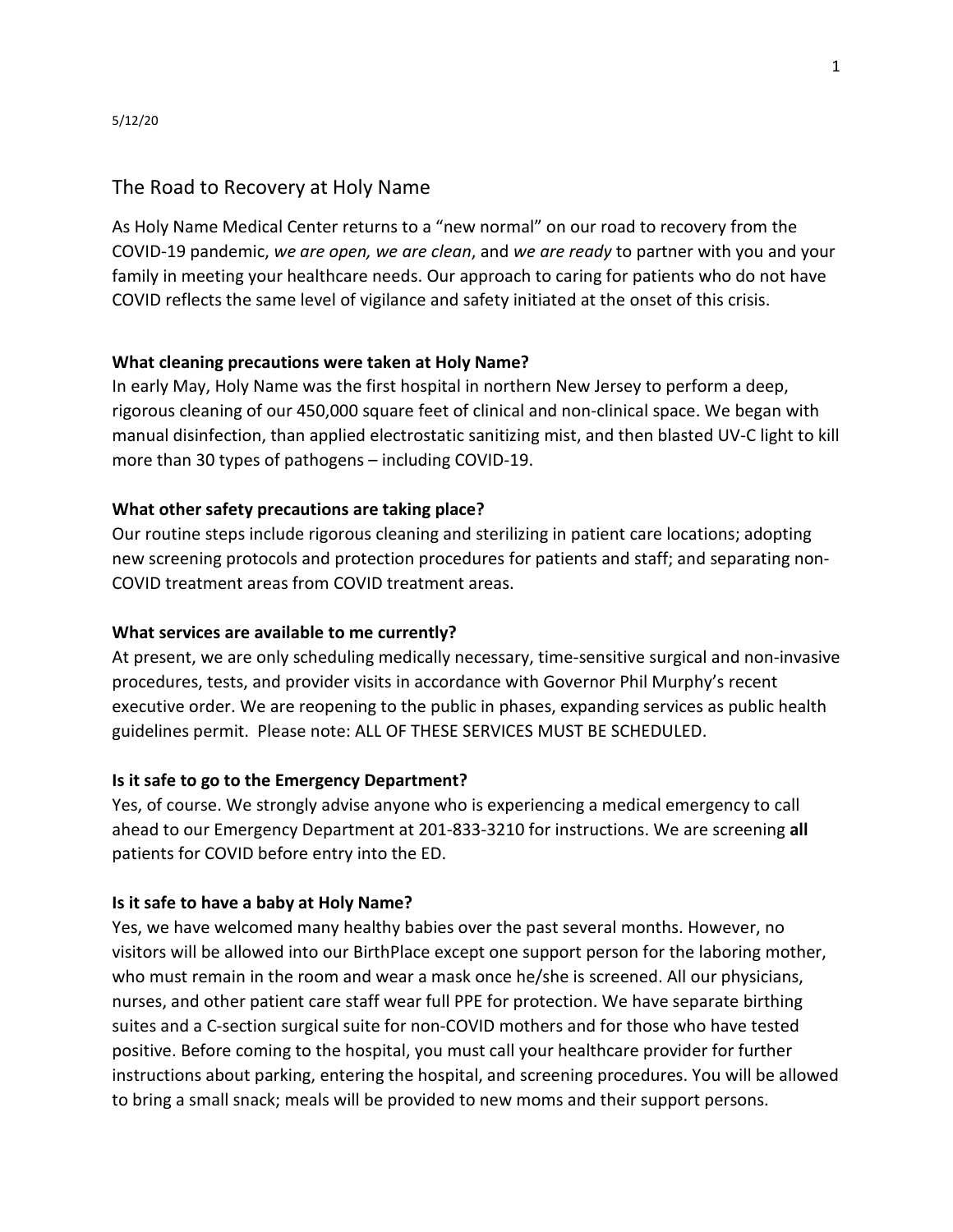## **How often are patient areas cleaned?**

Patient care areas are cleaned multiple times throughout the day. In outpatient areas, all exam rooms and equipment are cleaned thoroughly between patients.

## **How can I prepare in advance for my visit to the hospital?**

You must pre-register with your provider before coming to the hospital. You will receive instructions from your provider or a member of the Holy Name staff as to what you should bring and where you should park. NO ONE is allowed to use the main entrance or the lobby, except for patients coming for lab tests. Bring only a minimum of necessities with you, including your insurance card. You may not bring a support person with you or any food.

## **What can I expect when I arrive at Holy Name?**

You should park in the designated area where you have been instructed and stay in your car. A staff member will be in touch by phone and tell you when to come to the entrance. You will be escorted into the hospital. Face masks are required for all individuals entering our facilities. You may wear one from home, but it you don't have one, we will give you one. Depending on your appointment, you may be given a surgical mask. All Holy Name staff will be wearing masks as they move throughout the hospital and when caring for patients, reducing everyone's potential exposure to COVID-19.

## **Will I need to wear gloves or have access to hand sanitizer?**

Upon your arrival, you will be given directions for hand hygiene. DO NOT wear gloves as they can be cross-contaminated. We have hand sanitizer dispensers throughout the hospital and outside every patient room.

## **Will I be screened for COVID-19 upon arrival?**

Several days before your appointment, you will be screened by phone, and again upon your arrival. When you arrive here, park as instructed in the designated area. A staff member will be in touch by phone and tell you when to come to the entrance. You will be escorted into the hospital. Following hand hygiene, you will be escorted to your appointment area, the ED, or your room.

## **Will I encounter any COVID-19 treatment areas during my appointment or hospitalization?**

No, all patients who are being evaluated and/or treated for COVID-19 are cared for in separate areas of the ED, in COVID-only negative-pressure nursing units, and in specialized ICUs.

## **How is social distancing maintained in waiting areas?**

Appointment times are being spaced out to allow for a minimum of people in all areas. When you arrive, park as instructed in the designated area, and wait in your car. One of our staff members will be in touch by phone and tell you when to come to the entrance.